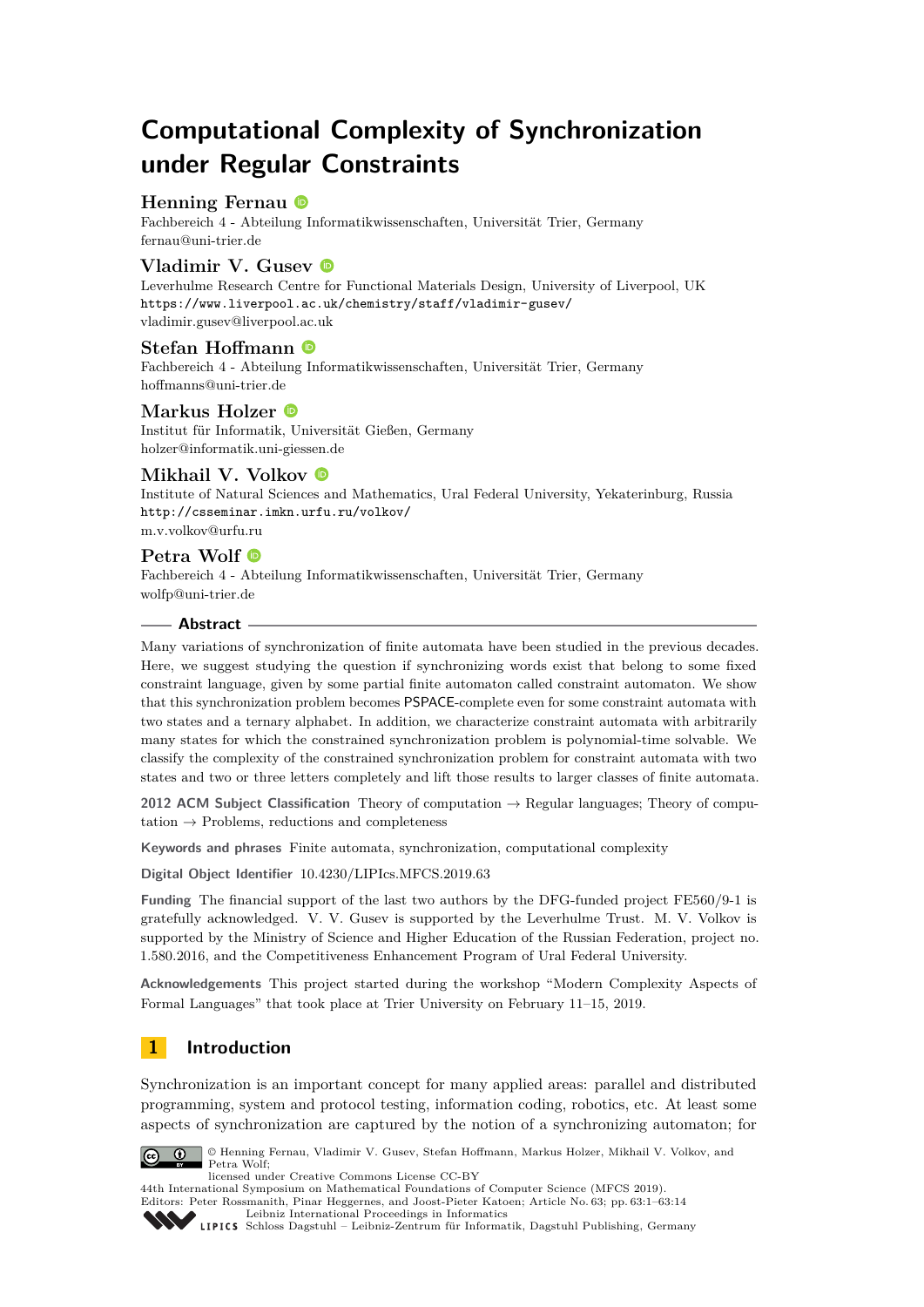#### **63:2 Computational Complexity of Synchronization under Regular Constraints**

instance, synchronizing automata adequately model situations in which one has to direct a certain system to a particular state without a priori knowledge of its current state. We only refer to some survey papers [\[24,](#page-13-1) [28\]](#page-13-2), as well as to Chapter 13 in [\[17\]](#page-13-3), that also report on some of these applications. An automaton is called synchronizing if there exists a word that brings it to a known state independently of the starting state. This concept is quite natural and has been investigated intensively in the last six decades. It is related to the arguably most famous open combinatorial question in automata theory, formulated by Černý in [\[8\]](#page-12-0). The Černý conjecture states that every *n*-state synchronizing automaton can be synchronized by a word of length smaller or equal  $(n-1)^2$ . Although this bound was proven for several classes of finite-state automata, the general case is still widely open. The currently best upper bound on this length is cubic, and only very little progress has been made, basically improving on the multiplicative constant factor in front of the cubic term, see [\[25,](#page-13-4) [27\]](#page-13-5).

Due to the importance of this notion of synchronizing words, quite a large number of generalizations and modifications have been considered in the literature. We only mention four of these in the following. Instead of synchronizing the whole set of states, one could be interested in synchronizing only a subset of states. This and related questions were first considered by Rystsov in [\[23\]](#page-13-6). Instead of considering deterministic finite automata (DFAs), one could alternatively study the notion of synchronizability for nondeterministic finite automata [\[12,](#page-13-7) [21\]](#page-13-8). The notion of synchronizability naturally transfers to partially defined transition functions where a synchronizing automata avoiding undefined transitions is called *carefully synchronizing*, see [\[9,](#page-12-1) [20,](#page-13-9) [21\]](#page-13-8). To capture more adaptive variants of synchronizing words, synchronizing strategies have been introduced in [\[19\]](#page-13-10). Recall that the question of synchronizability (without length bounds) is solvable in polynomial time for complete DFAs [\[28\]](#page-13-2). However, in all of the mentioned generalizations, this synchronizability question becomes even PSPACE-complete. This general tendency can also be observed in the generalization that we introduce in this paper, which we call *regular constraints*. These constraints are defined by some (fixed) finite automaton describing a regular language *R*, and the question is, given some DFA *A*, if *A* has some synchronizing word from *R*. This notion explicitly appeared in [\[13\]](#page-13-11) as an auxiliary tool: it was shown that the synchronization problem of every automaton  $A = (\Sigma, Q, \delta)$  whose letters  $\sigma$  have ranks at most  $r$ , i.e.,  $|\delta(Q, \sigma)| \leq r$ , is equivalent to the synchronization of an  $r$ -state automaton  $A'$  under some regular constraints.

The main research question that we look into is to understand for which regular constraints the question of synchronizability is solvable in polynomial time (as it is for  $R = \Sigma^*$ ), or for which it is hard. Furthermore, it would be interesting to see complexity classes different from P and PSPACE to show up (depending on *R*). In our paper, we give a complete description of the complexity status for constraints that can be described by partial 2-state deterministic automata on alphabets with at most three letters. In this case, indeed, we only observe P and PSPACE situations. However, we also find 3-state automata (on binary input alphabets) that exhibit an NP-complete synchronization problem when considered as constraints. We describe several ways how to generalize our results to larger constraint automata. Moreover, we identify several classes of constraint automata that imply feasible synchronization problems. We motivate our study of synchronization under regular constraints by the following example.

**A motivating result.** In the theory of synchronizing automata, one normally allows the directing instruction to be an arbitrary word over the input language of the corresponding automaton. In reality, however, available commands might be subject to certain restrictions; for instance, it is quite natural to assume that a directing instruction should always start and end with a specific command that first switches the automaton to a "directive" mode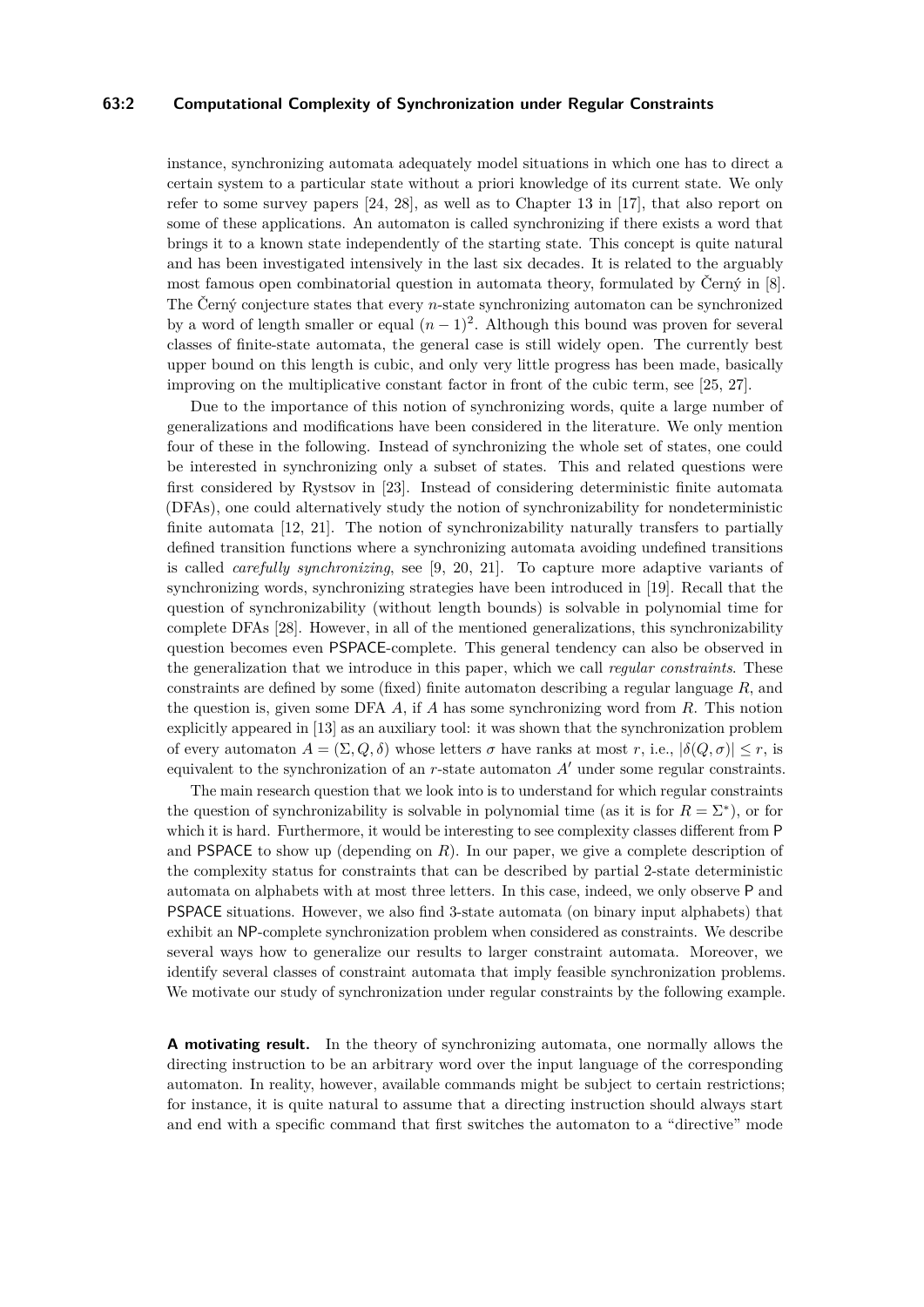and then returns the automaton to its usual mode. In its simplest form, the switching between "normal mode" and "directive" (synchronization) mode can be modeled as *ab*∗*a*. This scenario produces an NP-complete synchronization problem. In order to state our first result formally, we make use of some (standard) notions defined in Section [2.](#page-2-0)

<span id="page-2-1"></span>I **Proposition 1.** *The following problem is* NP*-complete: Given a deterministic finite complete automaton A with*  $L(A) \subseteq \{a, b\}^*$ , *is there a synchronizing word*  $w \in ab^*a$  *for*  $A^s$ 

Notice that this contrasts with the complexity of the synchronizability question for complete DFAs, which can be solved in quadratic time; see, e.g., [\[24,](#page-13-1) [28\]](#page-13-2). Also, it contrasts the complexity of synchronizability for partial DFAs, which is PSPACE-complete; see [\[21\]](#page-13-8).

The constraint automaton describing *ab*∗*a* has three states. As we will see below, only Pand PSPACE-results can be observed for two-state constraint automata over binary and ternary input alphabets. Hence, in a sense, Proposition [1](#page-2-1) is a minimal example of a complexity status inbetween P and PSPACE. A proof sketch of Proposition [1](#page-2-1) is given below.

Rystsov [\[23\]](#page-13-6) considered a problem that he called GLOBAL INCLUSION PROBLEM FOR Non-initial Automata. As we will see below, this problem (together with a variation) will be the key problem in our reductions. Looking at the proof of [\[23,](#page-13-6) Theorem 2.1], we can observe the following refined result. We consider the next problem that we call  $\mathcal{P}_{\Sigma}$  for brevity. Given a complete DFA A with state set Q and input alphabet  $\Sigma$ , with  $a \in \Sigma$ , as well as a designated state subset *S*, is there some word  $w \in \{a\}(\Sigma \setminus \{a\})^*$  such that *w* drives *A* into *S*, irrespectively of where *A* starts processing *w*? Trivially,  $\mathcal{P}_{\Sigma}$  is in P if  $|\Sigma| = 1$ .

# **► Theorem 2.**  $\mathcal{P}_{\Sigma}$  *is NP-hard if*  $|\Sigma| = 2$ *, and PSPACE-hard if*  $|\Sigma| > 2$ *.*

In particular, the case distinction between binary input alphabets and larger input alphabets (concerning hardness results) comes from the fact that the reduction of Rystsov uses DFA-Intersection Nonemptiness, the non-emptiness of intersection problem for deterministic finite automata on the alphabet  $\Sigma \setminus \{a\}$ , using Theorem 6.1 in [\[26\]](#page-13-12) (more details in [\[11,](#page-12-2) [18\]](#page-13-13)). In Rystsov's reduction, the state set of the automaton *A* consists of a part *Q*∩, which just copies the *n* automata  $A_i$  (over alphabet  $\Sigma \setminus \{a\}$ ) of a DFA-INTERSECTION NONEMPTINESS instance, together with *n* new states  $t_i \in Q_\rightarrow$  that move on input *a* into the initial state  $s_i$ of  $A_i$ . Likewise, from any state  $q_i$  of  $A_i$ , letter *a* leads to  $s_i$ . All transitions not yet defined are self-loops. Set *S* collects all final states of all  $A_i$ . Hence, a word  $w \in (\Sigma \setminus \{a\})^*$  is accepted by all of the *A<sup>i</sup>* iff *aw* drives *A* into *S*, starting out from any state. The promised proof sketch follows. Modify  $A$  to obtain an automaton  $A'$  such that  $A'$  has a synchronizing word *awa*, with  $w \in (\Sigma \setminus \{a\})^*$  iff *aw* drives *A* into *S* as follows: add a new state *s* where all letters loop; for all  $q \in S$ , replace the *a*-transitions leading from *q* into  $s_i$  by *a*-transitions leading into *s*. For more details (membership in NP for  $\Sigma = \{a, b\}$  is non-trivial), see Theorem [19.](#page-5-0)

#### <span id="page-2-0"></span>**2 Preliminaries and Definitions**

Throughout the paper, we consider deterministic finite automata (DFAs). Recall that a DFA *A* is a tuple  $A = (\Sigma, Q, \delta, q_0, F)$ , where the alphabet  $\Sigma$  is a finite set of input symbols, *Q* is the finite state set, with start state  $q_0 \in Q$ , and final state set  $F \subseteq Q$ . The transition function  $\delta: Q \times \Sigma \to Q$  extends to words from  $\Sigma^*$  in the usual way. The function  $\delta$ can be further extended to sets of states in the following way. For every set  $S \subseteq Q$  with  $S \neq \emptyset$  and  $w \in \Sigma^*$ , we set  $\delta(S, w) := {\delta(q, w) | q \in S}$ . We sometimes refer to the function  $\delta$  as a relation and we identify a transition  $\delta(q, \sigma) = q'$  with the tuple  $(q, \sigma, q')$ . We call *A* complete if  $\delta$  is defined for every  $(q, a) \in Q \times \Sigma$ ; if  $\delta$  is undefined for some  $(q, a)$ ,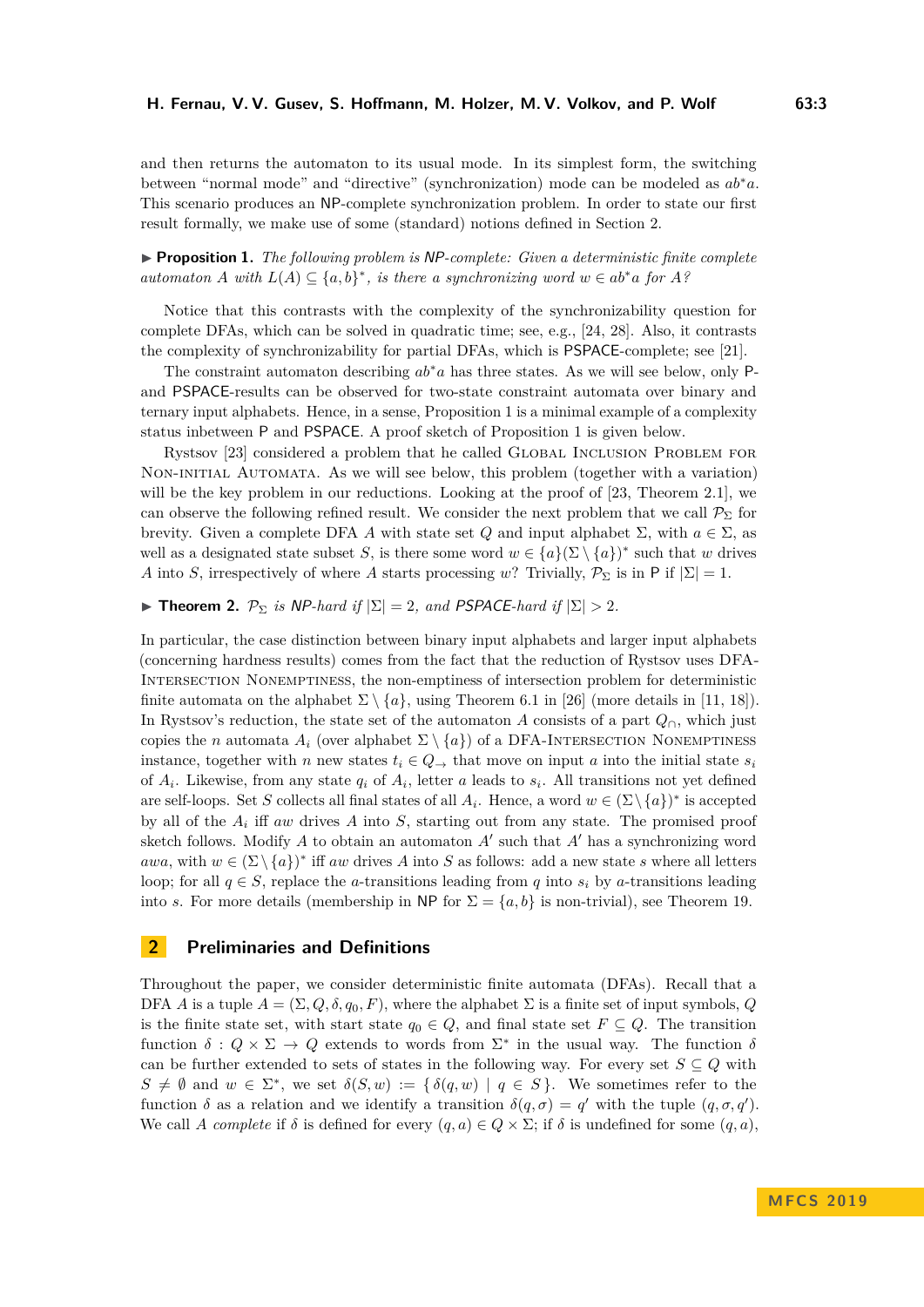<span id="page-3-0"></span>

**(b)** Automata notation and PDFA using its standard interpretation.

**Figure 1** Illustration of sun-structures and of the notation of PDFAs.

the automaton *A* is called *partial*. If  $|\Sigma| = 1$ , we call *A* a *unary* automaton. The set  $L(A) = \{ w \in \Sigma^* \mid \delta(q_0, w) \in F \}$  denotes the language accepted by *A*. A semi-automaton is a finite automaton without a specified start state and with no specified set of final states. Notice that  $(\Sigma, \{\mathcal{Q}_k\}, \delta)$  can be viewed as a semi-automaton for each  $k \leq |Q|$ , when  $\{\mathcal{Q}_k\}$  is the set formed by all subsets of *Q* of cardinality at most *k*. The properties of being *deterministic*, *partial*, and *complete* of semi-automata are defined as for DFA. When the context is clear, we call both deterministic finite automata and semi-automata simply *automata*. We call a deterministic complete semi-automaton a DCSA and a partial deterministic finite automaton a PDFA for short. If we want to add an explicit initial state *r* and an explicit set of final states *S* to a DCSA *A* or change them in a DFA *A*, we use the notation  $A_{r,S}$ .

An automaton *A* is called *synchronizing* if there exists a word  $w \in \Sigma^*$  with  $|\delta(Q, w)| = 1$ . In this case, we call *w* a *synchronizing word* for *A*. For a word *w*, we call a state in  $\delta(Q, w)$ an *active* state. We call a state  $q \in Q$  with  $\delta(Q, w) = \{q\}$  for some  $w \in \Sigma^*$  a *synchronizing state*. A state from which some final state is reachable is called *co-accessible*. For a set  $S \subseteq Q$ , we say *S* is *reachable* from *Q* or *Q* is synchronizable to *S* if there exists a word  $w \in \Sigma^*$  such that  $\delta(Q, w) = S$ . An automaton *A* is called *returning*, if for every state  $q \in Q$ , there exists a word  $w \in \Sigma^*$  such that  $\delta(q, w) = q_0$ , where  $q_0$  is the start state of *A*.

<span id="page-3-1"></span> $\triangleright$  **Fact 1.** [\[28\]](#page-13-2) For any DCSA, we can decide if it is synchronizing in polynomial time  $O(|\Sigma||Q|^2)$ . Additionally, if we want to compute a synchronizing word w, then we need *time*  $O(|Q|^3 + |Q|^2|\Sigma|)$  *and the length of w will be*  $O(|Q|^3)$ *.* 

<span id="page-3-2"></span>The following obvious remark will be used frequently without further mentioning.

► **Lemma 3.** *Let*  $A = (\Sigma, Q, \delta)$  *be a DCSA and*  $w \in \Sigma^*$  *be a synchronizing word for A. Then* for every  $u, v \in \Sigma^*$ , the word *uwv is also synchronizing for A.* 

For an automaton *A* over the alphabet  $\Sigma$ , we denote with  $A_{\Sigma'}$  for every  $\Sigma' \subset \Sigma$  the restriction of *A* to the alphabet  $\Sigma'$ . Automaton  $A_{\Sigma'}$  is obtained from *A* by deleting all transitions with labels in  $\Sigma \setminus \Sigma'$ . We will identify  $A_{\{\sigma\}}$  with  $A_{\sigma}$  for every  $\sigma \in \Sigma$ . For a complete deterministic automaton  $A_{\sigma}$ , each connected component of  $A_{\sigma}$  consists of exactly one cycle and some tails leading into the cycle (see Figure [1a\)](#page-3-0). A cycle is a sequence of states  $q_1, q_2, \ldots, q_k$ , for  $k \in \mathbb{N}$  such that  $\delta(q_i, \sigma) = q_{i+1}$  and  $\delta(q_k, \sigma) = q_1$ . In particular, a cycle may consist of one single state only. The tails are only leading into the cycle since *A* is deterministic. We call components of this form *sun-structures* as illustrated in Figure [1a.](#page-3-0)

We call two automata  $A$  and  $A'$  isomorphic if one automaton can be obtained from the other one by renaming states and alphabet-symbols. Notice that the number of nonisomorphic automata can be quite huge even for small number of states and alphabet sizes;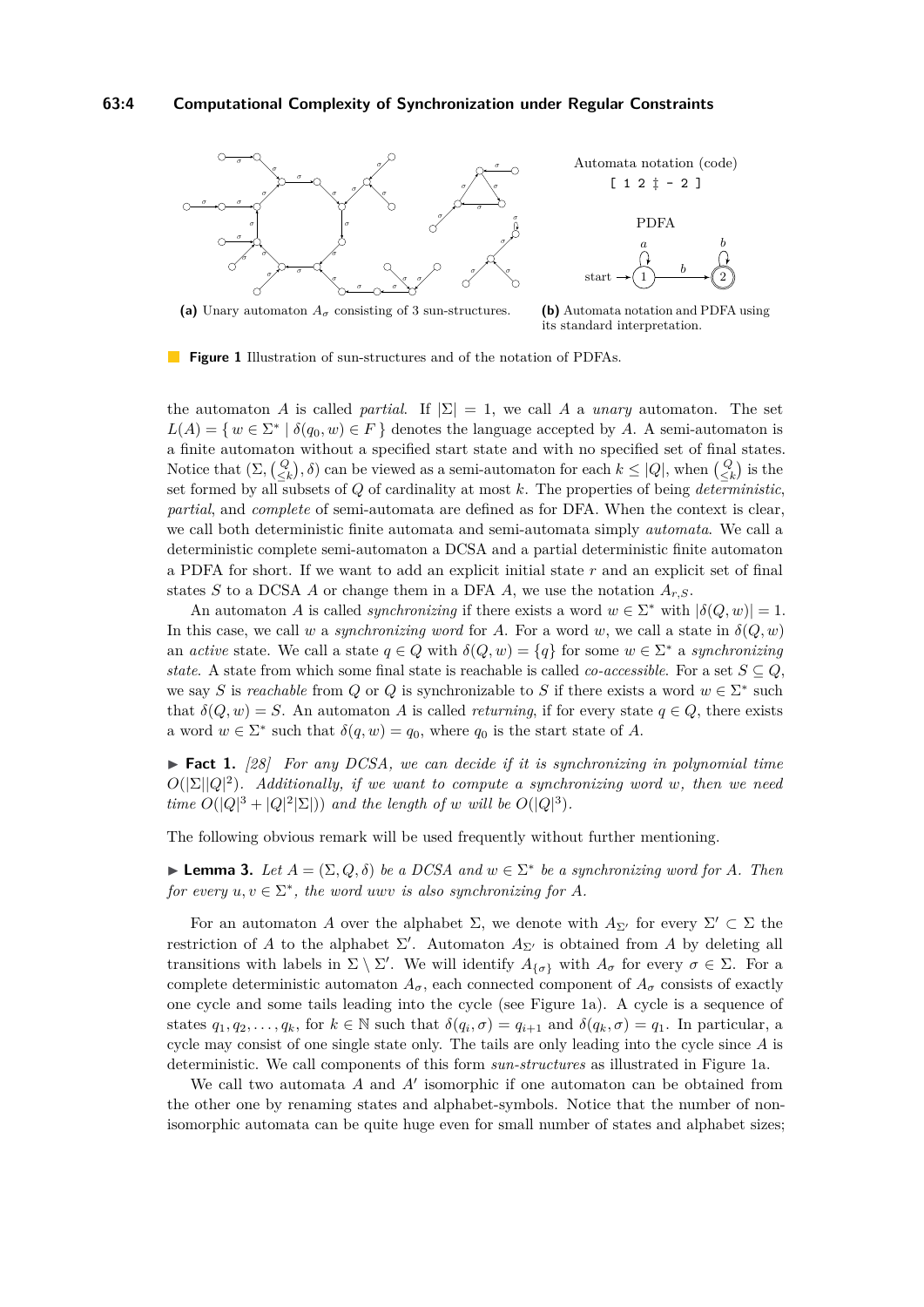see [\[3,](#page-12-3) [10,](#page-12-4) [14\]](#page-13-14). In order to address the presented automata in a compact way, we introduce a short notation motivated by [\[1,](#page-12-5) [2,](#page-12-6) [22\]](#page-13-15), where we assume some order is given on the alphabet and on the state set. Each automaton is denoted by a tuple of size  $|Q| \cdot |\Sigma|$  where for each state the mapping of this state with each alphabet symbol is listed. The states themselves are separated by ‡-signs. For example, the first entry of the tuple denotes the transition of the first state under the first symbol (and "-" for an undefined transition), while the second entry denotes the transition of the first state by the second symbol, and so on. We will always assume the first state in the ordering of the states to be the start state of the automaton. See Figure [1b](#page-3-0) for an example. Final states are not part of this coding. For a fixed PDFA  $\mathcal{B} = (\Sigma, P, \mu, p_0, F)$ , we define the *constrained synchronization problem:* 

 $\blacktriangleright$  **Definition 4.**  $L(\mathcal{B})$ -CONSTR-SYNC Input:  $DCSA A = (\Sigma, Q, \delta)$ . Question: *Is there a synchronizing word w for A with*  $w \in L(\mathcal{B})$ ?

The automaton B will be called the *constraint automaton*. If an automaton *A* is a yes-instance of  $L(\mathcal{B})$ -CONSTR-SYNC we call *A synchronizing with respect to*  $\mathcal{B}$ . Occasionally, we do not specify  $\beta$  and rather talk about *L*-CONSTR-SYNC. We are going to inspect the complexity of this problem for different (small) constraint automata. We assume the reader to have some basic knowledge in computational complexity theory and formal language theory, as contained, e.g., in [\[15\]](#page-13-16). For instance, we make use of regular expressions to describe languages. We also identify singleton sets with its elements. We also make use of complexity classes like P, NP, or PSPACE. At one point, we also mention the parameterized complexity class XP. With  $\leq_m^{\log}$  we denote a logspace many-one reduction. If for two problems  $L_1, L_2$  it holds that  $L_1 \leq_m^{\log} L_2$  and  $L_2 \leq_m^{\log} L_1$ , then we write  $L_1 \equiv_m^{\log} L_2$ .

For establishing some of our results, we need the following computational problems taken from [\[6\]](#page-12-7), which are PSPACE-complete problems for at least binary alphabets, also see [\[23,](#page-13-6) [24\]](#page-13-1).

**Definition 5. SYNC-FROM-SUBSET** Input:  $DCSA$   $A = (\Sigma, Q, \delta)$  and  $S \subseteq Q$ . Question: Is there a word *w* with  $|\delta(S, w)| = 1$ ?

**Definition 6.** SYNC-INTO-SUBSET Input:  $DCSA$   $A = (\Sigma, Q, \delta)$  and  $S \subseteq Q$ . Question: Is there a word *w* with  $\delta(Q, w) \subseteq S$ ?

 $\triangleright$  Remark 7. The terminology is not homogeneous in the literature. For instance, SYNC-INTO-SUBSET has different names in [\[6\]](#page-12-7) and in [\[23\]](#page-13-6).

## **3 Placing Constrained Problems Within Complexity Classes**

In this section we present several criteria for *L* which lead to the membership of *L*-CONSTR-Sync in different complexity classes, starting by studying unary languages.

<span id="page-4-1"></span> $\blacktriangleright$  **Lemma 8.** *Let A* = ({ $σ$ }, *Q*,  $δ$ ) *be a unary synchronizing DCSA. For all*  $i ≥ |Q| − 1$ *, we have*  $\delta(Q, \sigma^i) = \delta(Q, \sigma^{i+1})$ *. A shortest word w synchronizing*  $S \subseteq Q$  *obeys*  $|w| \leq |Q| - 1$ *.* 

<span id="page-4-2"></span>► **Corollary 9.** *If*  $L(B) \subseteq \{\sigma\}^*$  *for a PDFA B, then*  $L(B)$ -CONSTR-SYNC  $\in P$ *.* 

<span id="page-4-3"></span>▶ Theorem 10. *If L is regular, then L*-CONSTR-SYNC *is contained in PSPACE.* 

<span id="page-4-0"></span>We continue with 1-state constraint automata and unions of constraint languages.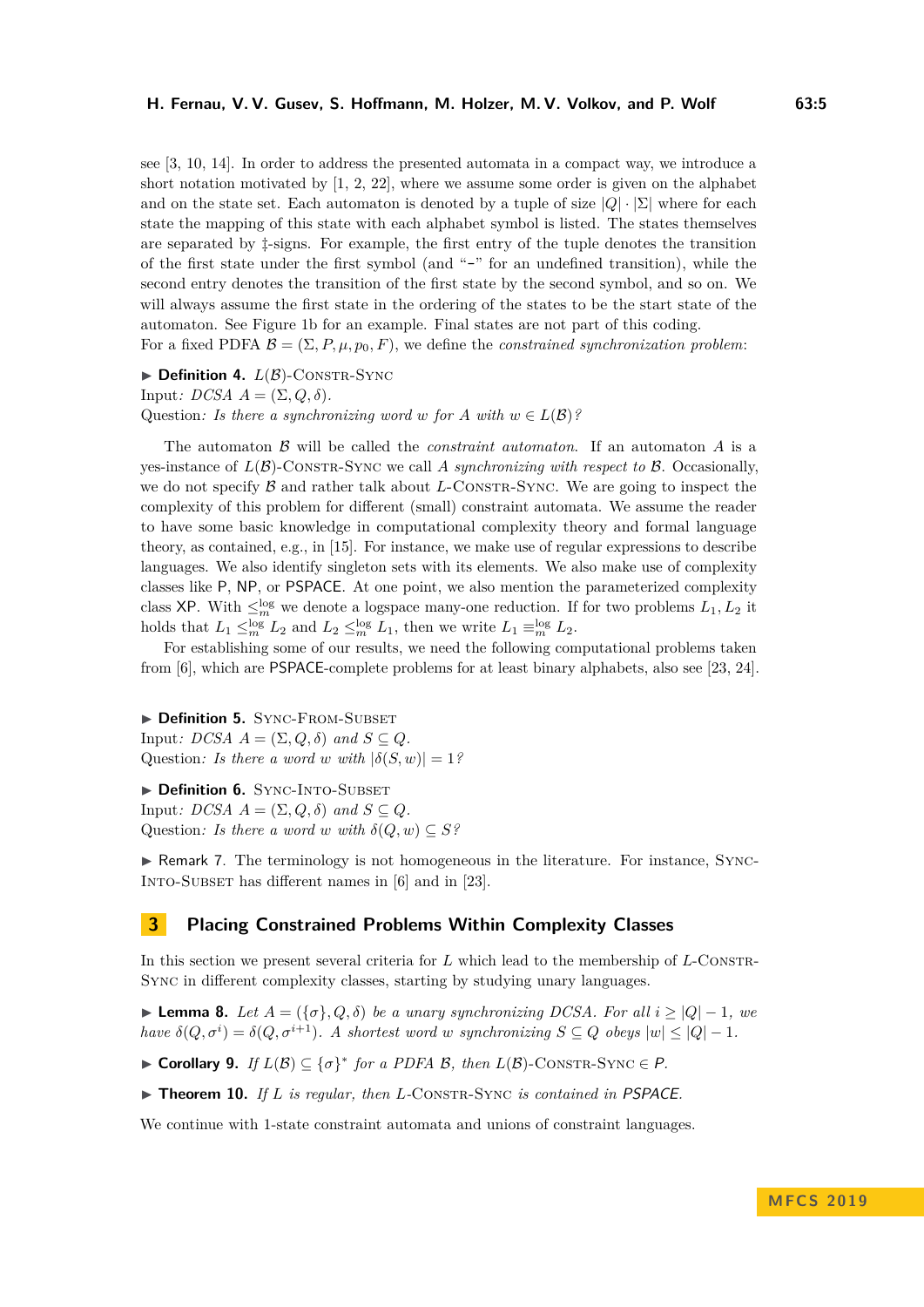#### **63:6 Computational Complexity of Synchronization under Regular Constraints**

 $\blacktriangleright$  **Lemma 11.** *Let*  $\mathcal{B} = (\Sigma, P, \mu, p_0, F)$  *be a PDFA. If*  $L(\mathcal{B}) = L(\mathcal{B}_{\Sigma \setminus {\{\sigma\}}})$  *for some σ* ∈  $\Sigma$ *, then*  $L(\mathcal{B})$ -CONSTR-SYNC  $\equiv_m^{\log} L(\mathcal{B}_{\Sigma \setminus {\{\sigma\}}})$ -CONSTR-SYNC.

**► Corollary 12.**  $L(\mathcal{B})$ -CONSTR-SYNC  $\in$  P for every one-state constraint automaton  $\mathcal{B}$ .

<span id="page-5-4"></span>► **Lemma 13.** *If L is a finite union of languages*  $L_1, L_2, \ldots, L_n$  *such that for each*  $1 \leq i \leq n$ *the problem*  $L_i$ -CONSTR-SYNC  $\in$  *P, then*  $L$ -CONSTR-SYNC  $\in$  *P.* 

<span id="page-5-3"></span>► **Theorem 14.** *Let*  $L \subseteq \Sigma^*$ . *If*  $\{v \in \Sigma^* \mid \exists u, w \in \Sigma^* : uvw \in L\} = \Sigma^*$ , *L*-CONSTR-SYNC  $\in P$ .

**Proof.** Let  $A = (\Sigma, Q, \delta)$  be a DCSA. To decide if *A* has a synchronizing word from *L*, simply test if *A* is synchronizing at all, cf. Fact [1.](#page-3-1) Assume  $v \in \Sigma^*$  is a synchronizing word for *A*. By assumption,  $uvw \in L$  for some  $u, w \in \Sigma^*$ . Moreover, *uvw* also synchronizes *A*.

<span id="page-5-5"></span>With the same type of reasoning, one can show:

▶ **Theorem 15.** *Let*  $L \subseteq L' \subseteq \Sigma^*$ . *If*  $L' \subseteq \{v \in \Sigma^* \mid \exists u, w \in \Sigma^* : uvw \in L\}$ , then  $L$ -Constr.-Sync  $\equiv_m^{\log} L'$ -Constr.-Sync.

In [\[28\]](#page-13-2), the unconstrained synchronization problem can be decided in polynomial time by verifying that every pair of states can be synchronized. In essence, we generalize this algorithm here for returning constraint automata.

<span id="page-5-1"></span>**Lemma 16.** *Let*  $A = (\Sigma, Q, \delta)$  *be a DCSA. If the constraint automaton*  $B = (\Sigma, P, \mu, p_0, F)$ *is returning, then A is synchronizing with respect to*  $\mathcal{B}$  *if and only if for all*  $q, q' \in Q$  *we find*  $w \in \Sigma^*$  *with*  $\mu(p_0, w) = p_0$  *such that*  $\delta(q, w) = \delta(q', w)$ *.* 

**Proof sketch.** If  $u \in L(\mathcal{B})$  is a synchronizing word for *A*, *u* collapses any pair of states, but this is also true for  $w = uv$  with  $\mu(p_0, w) = p_0$  that must exist as  $\mathcal{B}$  is returning. Repeatedly using this idea to prolong collapsing words, the somewhat more involved argument for proving the converse implication can be adapted from the unconstrained setting.

As we just have to check pairs of states we can devise a polynomial-time algorithm to decide  $L(\mathcal{B})$ -CONSTR-SYNC of a returning automaton  $\mathcal{B}$ .

<span id="page-5-2"></span>**► Theorem 17.** *If*  $\mathcal{B} = (\Sigma, P, \mu, p_0, F)$  *is returning, then*  $L(\mathcal{B})$ -CONSTR-SYNC  $\in P$ *.* 

**Proof.** Let  $A = (\Sigma, Q, \delta)$  be an DCSA with  $n = |Q|$ . Let  $m = |P|$ . From A, we construct the DCSA  $A^{\leq 2} = (\Sigma, \begin{pmatrix} Q \\ 2 \end{pmatrix}, \delta')$ . Then, for each two-element set  $\{q_1, q_2\} \in \begin{pmatrix} Q \\ \leq 2 \end{pmatrix}$ , define  $A' = A_{\{q_1, q_2\}, Q}^{\leq 2}$ , identifying *Q* with all 1-element state sets. We check for each two-element set  $\{q_1, q_2\} \in \binom{Q}{\leq 2}$  if  $L(A') \cap L(\mathcal{B}_{p_0, \{p_0\}}) \neq \emptyset$ . By Lemma [16,](#page-5-1) the DCSA *A* is synchronizing with respect to  $\mathcal B$  if and only if each intersection is non-empty. Each of the  $\binom{n}{2}$  intersections can be checked by using the product-automaton construction in time  $\mathcal{O}\left((n + \binom{n}{2})m\right)$ .

Our considerations can be turned into a polynomial-time algorithm for computing a synchronizing word for  $\vec{A}$  with respect to  $\vec{B}$ , which implies the following result.

 $\triangleright$  **Corollary 18.** If the constraint automaton  $\beta$  is returning, a shortest synchronizing word *with respect to* B *is polynomially bounded in the size of the input automaton.*

<span id="page-5-0"></span>**► Theorem 19.** Let  $\mathcal{B} = (\Sigma, P, \mu, p_0, F)$  be a PDFA. Then,  $L(\mathcal{B})$ -CONSTR-SYNC  $\in \mathsf{NP}$  if *there is a*  $\sigma \in \Sigma$  *such that for all states*  $p \in P$ *, if*  $L(\mathcal{B}_{p, \{p\}})$  *is infinite, then*  $L(\mathcal{B}_{p, \{p\}}) \subseteq {\{\sigma\}}^*$ *.*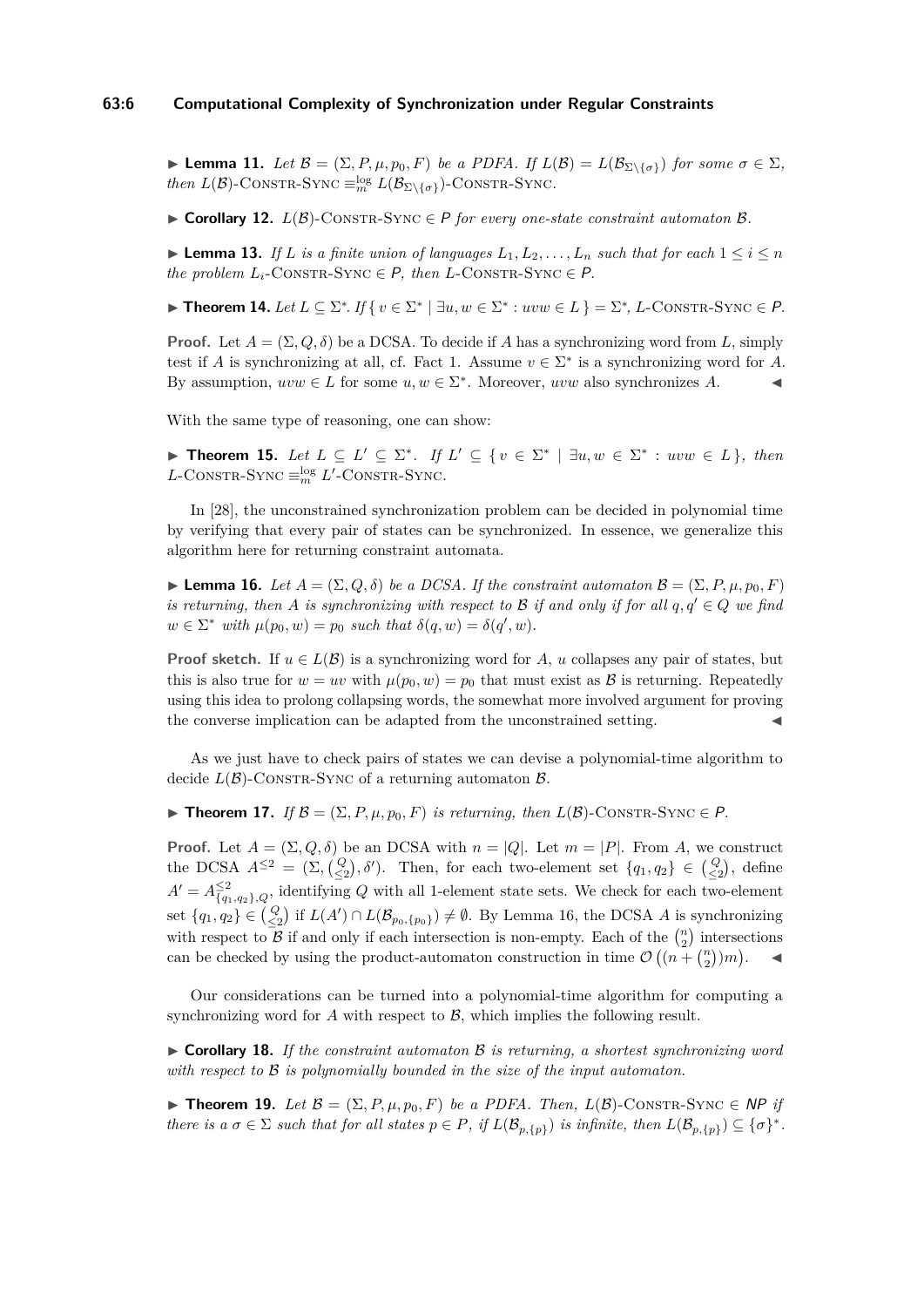**Proof.** By assumption, the letters in  $\Sigma \setminus {\sigma}$  do not appear in any pumpable substring. Hence, their number in a word in  $L(\mathcal{B})$  is bounded by  $|P| = m$ . Therefore, any word  $w \in L(\mathcal{B})$ can be partitioned into at most  $2m - 1$  substrings  $w = u_1v_1 \dots u_{m-1}v_{m-1}u_m$  with  $u_i \in {\{\sigma\}}^*$ and  $v_i \in (\Sigma \setminus \{\sigma\})^*$  for all  $i \leq m$ . Note that  $|v_i| \leq m-1$ , for all  $i < m$ . Let  $A = (\Sigma, Q, \delta)$  be a yes-instance of  $L(\mathcal{B})$ -CONSTR-SYNC with  $|Q| = n$ . Let k be the number of sun-structures in  $A_{\sigma}$ . Let  $w \in L(\mathcal{B})$  be a synchronizing word for *A* partitioned as mentioned above.

 $\triangleright$  Claim 1. If for some  $i \leq m$ ,  $|u_i| > (mn)^k + n$ , then we can replace  $u_i$  by some  $u'_i \in {\{\sigma\}}^*$ with  $|u'_i| \leq (mn)^k + n$ , yielding a word  $w' \in L(\mathcal{B})$  that synchronizes A.

We will now show that we can decide whether  $A$  is synchronizing with respect to  $B$  in polynomial time using nondeterminism despite the fact that an actual synchronizing word might be exponentially large. This problem is circumvented by some preprocessing based on modulo arithmetics. This allows us to guess a binary representation  $\text{bin}(u_i)$  of  $|u_i|$  instead of  $u_i$  itself. Hence, we guess  $w_{\text{bin}} = \text{bin}(u_1)v_1 \dots \text{bin}(u_{m-1})v_{m-1} \text{bin}(u_m)$ . Since all  $u_i$  are single exponential in size, the length of *w*bin is polynomially bounded in the size of *A*.

 $\triangleright$  Claim 2. For each  $q \in Q$ , one can compute in polynomial time numbers  $\ell(q), \tau(q) \leq n$ such that, given some number *x* in binary, based on  $\ell(q)$ ,  $\tau(q)$ , one can compute in polynomial time a number  $y \leq n$  such that  $\delta(q, a^x) = \delta(q, a^y)$ .

As  $\beta$  is even fixed, we can do a similar preprocessing also for  $\beta$  in polynomial time.

The NP-machine guesses *w*bin part-by-part, keeping track of the set *S* of active states of *A* and of the current state *p* of *B*. Initially,  $S = Q$  and  $p = p_0$ . When guessing the number  $x_i = |u_i|$  in binary, by Claim 1 we guess  $\log(|u_i|) \leq \log((mn)^k + n) \in O(n \log n)$  many bits. By Claim 2, we can update  $S := \delta(S, \sigma^{x_i})$  and  $p := \mu(p, \sigma^{x_i})$  in polynomial time. After guessing  $v_i$ , we can simply update  $S := \delta(S, v_i)$  and  $p := \mu(p, v_i)$  by simulating this input, as  $|v_i|$  ≤ *m* = |*P*|, which is a constant in our setting. Finally, check if  $|S| = 1$  and if  $p \in F$ .  $\blacktriangleleft$ 

Observe that our NP-algorithm was guessing at most  $b(n, k) \in O((k + 1) \log(nm))$  many bits with  $b(n,k) \leq m^2 \log(|\Sigma|) + (m-1)(k+1)(\log(m) + \log(n))$ . As *m* and  $|\Sigma|$  are constants and as  $n, k < n$  depend on A, we can determinize this algorithm by testing  $b(n, k)$  many bits.

▶ Corollary 20. *Under the assumptions of Theorem [19,](#page-5-0) L(B)*-CONSTR-SYNC *is in* XP *with parameter k counting the number of sun-structures in*  $A_{\sigma}$  *for an input DCSA A.* 

When  $k = 1$ , we face a one-cluster automaton, see [\[4\]](#page-12-8).

After these more general thoughts, we focus on two-state constraint automata  $\mathcal{B}$ , giving a complete picture of the complexity of  $L(\mathcal{B})$ -CONSTR-SYNC over alphabets  $\Sigma$  with  $|\Sigma| \leq 3$ .

#### **4 Constraint Automata with Two States and Two or Three Letters**

There are already very many 2-state PDFA. We explain why we need to consider only one automaton for each automaton code listed in Tables [1](#page-7-0) and [2.](#page-8-0) Here, we consider 1 as the start state and {2} as the set of final states and call this the *standard interpretation* of a code.

 $\blacktriangleright$  **Lemma 21.** Let  $\mathcal{B} = (\Sigma, P, \mu)$  be some partial deterministic semi-automaton with two states, *i.e.,*  $P = \{1, 2\}$ *. Then, for each*  $p_0 \in P$  *and each*  $F \subseteq P$ *, either*  $L(\mathcal{B}_{p_0, F})$ -CONSTR-SYNC  $\in P$ *, or*  $L(\mathcal{B}_{p_0,F})$ -CONSTR-SYNC  $\equiv_m^{\log} L(\mathcal{B}')$ -CONSTR-SYNC for a PDFA  $\mathcal{B}' = (\Sigma, P', \mu', 1, \{2\})$ .

<span id="page-6-0"></span>Hence, we only need to specify  $\mathcal{B} = (\Sigma, \{1, 2\}, \mu)$  in the following. Let  $\Sigma_{ij} := \{ a \in \Sigma \mid$  $\mu(i, a) = j$  for  $1 \leq i, j \leq 2$ . As B is deterministic,  $\Sigma_{i1} \cap \Sigma_{i2} = \emptyset$ . Consider easy cases first.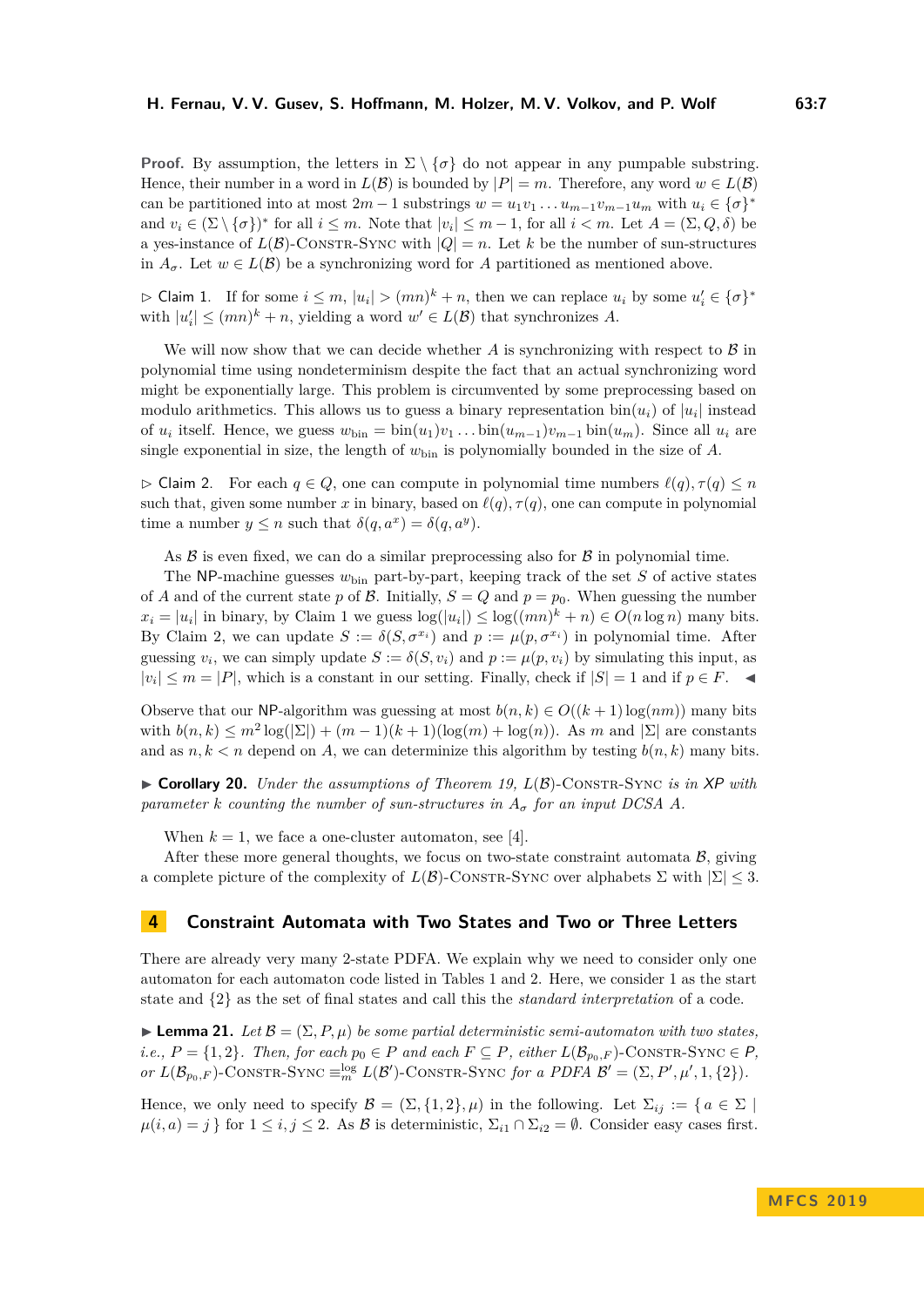#### **63:8 Computational Complexity of Synchronization under Regular Constraints**

<span id="page-7-0"></span>**Table 1** List of all PDFAs with two states and a binary alphabet, with  $\Sigma_{1,2} = \{a, b\}$  or  $\Sigma_{1,2} = \{b\}$ .

| Automaton code                                                                                                                                                                                           | Why in P?                | Automaton code                | Why in P?                                                                                                                                    |  |
|----------------------------------------------------------------------------------------------------------------------------------------------------------------------------------------------------------|--------------------------|-------------------------------|----------------------------------------------------------------------------------------------------------------------------------------------|--|
| $[ * 2 ; 1 * ]$<br>$a \in \Sigma_{2,1}$ Propos. 22, (2)<br>$[ * 2 1 * 1 ]$<br>$b \in \Sigma_{2,1}$ Propos. 22, (2)<br>$[ * 2 1 2 2 ]$<br>$\Sigma_{1,1} \cup \Sigma_{1,2} = \Sigma_{2,2}$ Propos. 22, (3) |                          | $[22 \t12 - ]$<br>$[221 - 2]$ | Theorem 24<br>Isomorphic to $[2 \t1 \t2 \t- ]$<br>[ $\{2, -\}$ 2 $\uparrow -$ ] $\Sigma_{1,1} \cup \Sigma_{2,2} = \emptyset$ Propos. 22, (4) |  |
| $[1 2 \ddagger \{-2, 2\} - ]$<br>$[121 - 2]$                                                                                                                                                             | Theorem 24<br>Theorem 24 |                               | Theorem 24<br>$\Sigma_{1,1} \cup \Sigma_{1,2} = \Sigma_{2,2}$ Propos. 22, (3)                                                                |  |

**► Proposition 22.** *If one of the following conditions hold, then*  $L(\mathcal{B}_{1,\{2\}})$ -CONSTR-SYNC  $\in P$ *:*  $(1)$   $\Sigma_{1,2} = \emptyset$ ,  $(2)$   $\Sigma_{2,1} \neq \emptyset$ ,  $(3)$   $\Sigma_{1,1} \cup \Sigma_{1,2} \subseteq \Sigma_{2,2}$ , or  $(4)$   $\Sigma_{1,1} \cup \Sigma_{2,2} = \emptyset$ .

**Proof.** (1) If  $\Sigma_{1,2} = \emptyset$  means  $L(\mathcal{B}_{1,\{2\}}) = \emptyset$ . (2) If  $\Sigma_{2,1} \neq \emptyset$ , then  $\mathcal{B}$  is returning (Theorem [17\)](#page-5-2). (3) Lemma [11](#page-4-0) and Theorem [14](#page-5-3) cover this case. (4) Now,  $L(\mathcal{B}_{1,\{2\}})$  is finite.

For  $\mathcal{B} = (\Sigma, \{1, 2\}, \mu)$  and  $x \in \Sigma_{1,2}$ , let  $\mathcal{B}^x$  denote the variation with transition function  $\mu^x$ defined by  $\mu^x = \mu \cap (\{(p, y, p) \mid p \in \{1, 2\}, y \in \Sigma\} \cup \{(1, x, 2)\})$ . Then Lemma [13](#page-5-4) implies:

<span id="page-7-2"></span>► Lemma 23. *If*  $L(\mathcal{B}_{1,\{2\}}^{x})$ -CONSTR-SYNC  $\in P$  *for each*  $x \in \Sigma_{1,2}$  *and if*  $\Sigma_{2,1} = \emptyset$ *, then*  $L(\mathcal{B}_{1,\{2\}})$ -CONSTR-SYNC  $\in P$ .

Lemma [23](#page-7-2) gives some final arguments why we only study the standard interpretation.

For 2-state constraint automata with alphabet  $\Sigma = \{a, b\}$ , in order to avoid isomorphic automata and by Proposition [22,](#page-6-0) we can assume that either (1)  $a \in \Sigma_{1,1}$  and  $b \in \Sigma_{1,2}$  and  $|\Sigma_{2,2}| \leq 1$  or (2)  $a \in \Sigma_{1,2}$  but  $b \notin \Sigma_{1,1}$  and  $|\Sigma_{2,2}| > 0$ . See Table [1.](#page-7-0)

The constrained synchronization problem for constraint automata with a binary alphabet is not easy in general, as we have seen already in Proposition [1](#page-2-1) for 3-state constraint PDFA.

<span id="page-7-1"></span>**► Theorem 24.** For any two-state binary PDFA  $\mathcal{B}$ ,  $L(\mathcal{B})$ -CONSTR-SYNC  $\in$  P.

**Proof.** By Table [1,](#page-7-0) we only need to show the claim for  $B_1 = [1 \ 2 \ \vdots \ 2 - ]$ ,  $B_2 =$  $[1\ 2\ \vdots\ -2\ ]$ ,  $B_3 = [1\ 2\ \vdots\ -1], B_4 = [1\ -2\ \vdots\ 2\ -1],$  and  $B_5 = [2\ 2\ \vdots\ 2\ -1].$  Let  $A = (\Sigma, Q, \delta)$  be a DCSA with  $n := |Q| - 1$ . Consider the first PDFA  $\mathcal{B}_1$  with  $L(\mathcal{B}_1) = a^*ba^*$ . Let  $a^{\ell}ba^m$  be some synchronizing word for *A*, then by Lemma [8,](#page-4-1) applied to  $A_a$ , we have  $\delta(Q, a^{\ell}) = \delta(Q, a^j)$  for some  $j \leq n$ , and moreover, by a similar argument, we find  $k \leq n$ with  $\delta(\delta(Q, a^j b), a^m) = \delta(\delta(Q, a^j b), a^k)$ . So, the word  $a^j ba^k$  is synchronizing and according to Lemma [3](#page-3-2) the word  $a^nba^n$  is also synchronizing. In order to decide synchronizability with respect to  $\mathcal{B}_1$ , we simply have to check this last word. With the same argument, for  $\mathcal{B}_2$ we only have to test the word  $a^n b^n$ , for  $\mathcal{B}_3$  the word  $a^n b$ , and for  $\mathcal{B}_4$  the word  $ba^n$ . As  $\mathcal{B}_5$ accepts the union of  $L(\mathcal{B}_4)$  and a unary regular language, the claim follows with Corollary [9](#page-4-2) and Lemma [13.](#page-5-4)  $\blacksquare$ 

Next, we give a full classification on the complexity of the constrained synchronization problem for constraint automata with two states and a ternary alphabet. As can be verified by a case-by-case analysis, the only automaton with a constrained synchronization problem in P not covered by the generalization results in Section [3](#page-5-5) is  $[1 2 - 1 - 2]$ .

### ▶ **Theorem 25.** *Let*  $B = [ 1 2 - \frac{1}{4} - -2]$ *. Then*  $L(B)$ -CONSTR-SYNC *is in*  $P$ *.*

**Proof.** The language accepted by the constraint automaton  $\mathcal{B} = [1 \ 2 - \frac{1}{2} - 2]$  is  $a^*bc^*$ . Let  $A = (\Sigma, Q, \delta)$  be a DCSA,  $n = |Q|$ . By arguments along the lines of the proof of Theorem [24,](#page-7-1) one can show that there is a synchronizing word for *A* with respect to B if and only if  $a^n b c^n$  synchronizes *A*. This condition is easy to check.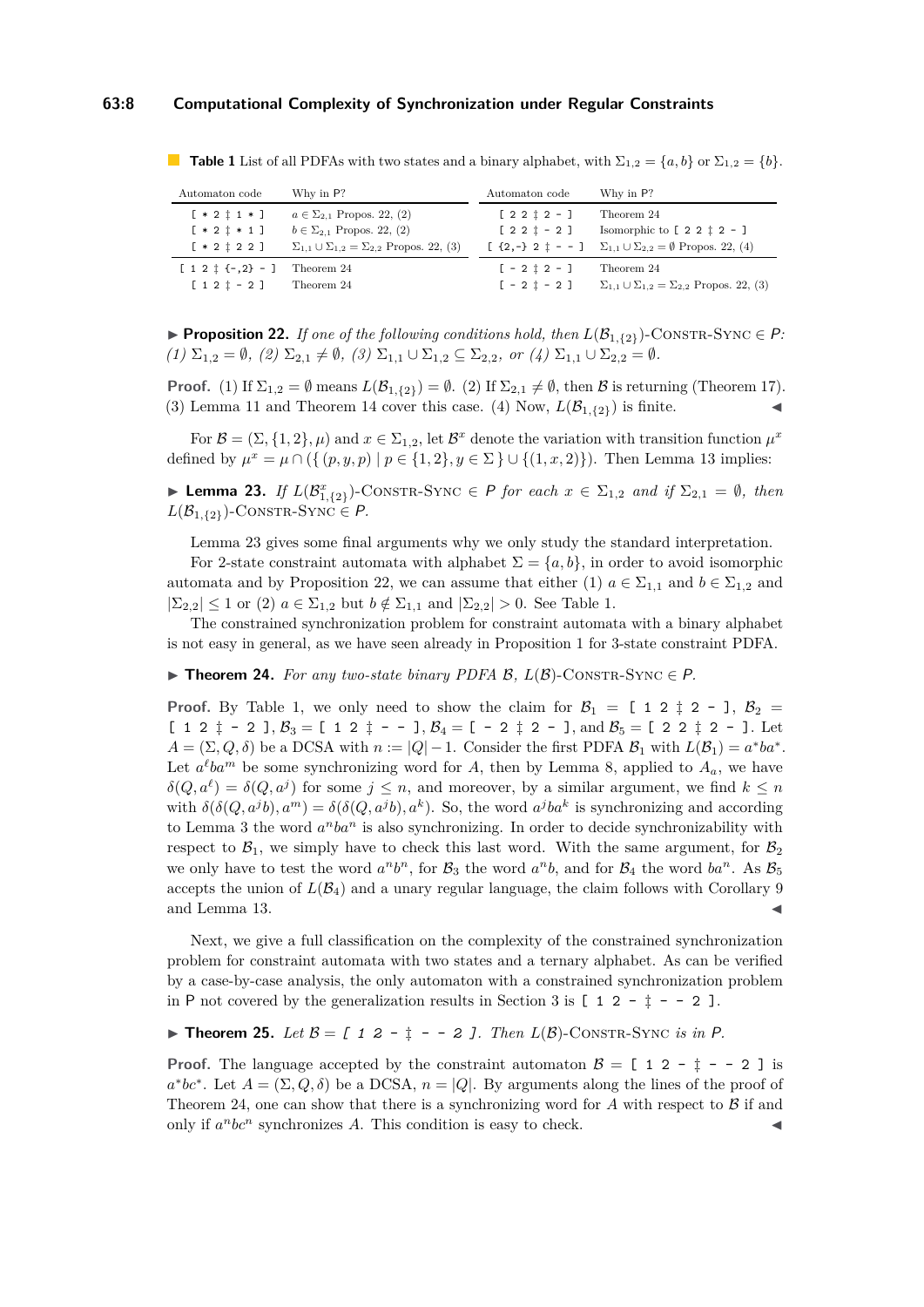| $\rm Case$  | Automaton code                               | Language | Case           | Automaton code                               | Language |
|-------------|----------------------------------------------|----------|----------------|----------------------------------------------|----------|
| $\mathbf 1$ | $[2 - - 1 - 2 2]$ $a(b+c)^*$                 |          | 3              | [ 1 2 - $\pm$ 2 - 2 ] $a^*b(a+c)^*$          |          |
|             | [ 2 2 2 $\ddagger$ 2 2 - ] $(a+b+c)(a+b)^*$  |          |                | [ 1 2 2 $\ddagger$ 2 2 - ] $a^*(b+c)(a+b)^*$ |          |
|             | [ 2 2 - $\ddagger$ 2 - 2 ] $(a+b)(a+c)^*$    |          | $\overline{4}$ | [ 1 2 - $\ddagger$ - 2 2 ] $a^*b(b+c)^*$     |          |
| $^{2}$      | [ 1 1 2 $\ddagger$ - - - ] $(a+b)^*c$        |          |                | [ 1 1 2 $\ddagger$ - 2 2 ] $(a+b)^*c(b+c)^*$ |          |
|             | [ 1 1 2 $\ddagger$ 2 - - ] $(a+b)^*ca^*$     |          |                | [ 1 2 2 $\ddagger$ - 2 2 ] $a^*(b+c)(b+c)^*$ |          |
|             | [ 1 1 2 $\ddagger$ 2 2 - ] $(a+b)^*c(a+b)^*$ |          |                |                                              |          |

<span id="page-8-0"></span>**Table 2** Constraint automata (2 states, 3 letters) causing PSPACE-hard synchronization.

∗ *cc*<sup>∗</sup>

 $[1 1 2 1 - - 2]$ 

The leftover two-state automata over a ternary alphabet are listed in Table [2.](#page-8-0) For all of them, the corresponding constrained synchronization problem is PSPACE-complete (see Theorem [26\)](#page-8-1). We want to point out that there is no constraint automaton with two states and a ternary alphabet for which the  $L(\mathcal{B})$ -CONSTR-SYNC is not either PSPACE-complete or contained in P, as we covered all possible automata of this kind.

<span id="page-8-1"></span> $\triangleright$  **Theorem [2](#page-8-0)6.** For each constraint automaton B in Table 2 the problem  $L(\mathcal{B})$ -CONSTR-SYNC *is* PSPACE*-hard.*

**Proof.** We prove each case separately by giving an explicit reduction for one of the automata, the statement for the other automata of that case follows by the same argument. Our reductions are illustrated in Figure [2.](#page-9-0) Each reduction is starting out from (*A, S*), with  $A = (\Sigma, Q, \delta)$  being a DCSA and  $S \subseteq Q$ . Depending on the considered case,  $(A, S)$  is either an instance of Sync-From-Subset (or of Sync-Into-Subset, resp.). We construct from *A* a DCSA  $A' = (\Sigma', Q', \delta')$ , with  $\Sigma' = \Sigma \cup {\sigma}$  for an appropriately chosen letter  $\sigma \notin \Sigma$ , such that there exists  $w \in \Sigma^*$  with  $|\delta(S, w)| = 1$  (or  $\delta(Q, w) \subseteq S$ , resp.) if and only if A' is synchronizing with respect to  $\beta$ . This construction is described and illustrated in Figure [2.](#page-9-0)

**Case 1:** Consider the first automaton  $\mathcal{B} = [2 - \frac{1}{2} - 2 \cdot 2]$ . Then,  $L(\mathcal{B}) = a(b+c)^*$ . We reduce from the PSPACE-complete problem Sync-From-Subset for the binary alphabet  $\Sigma = \{b, c\}$ . Since the constraint automaton forces us to read an *a* as the first letter, we start synchronizing  $A'$  with  $\delta'(Q, a) = S$ . After the first *a*, we are allowed to read any letter from  $\Sigma$ . Hence, if  $|\delta(S, w)| = 1$  by a word  $w \in \Sigma^*$ , then  $aw \in L(\mathcal{B})$  synchronizes A'. Conversely, if there exists a word  $v$  that synchronizes  $A'$  with respect to  $B$ , then  $v$  must be of the form  $v = au$  with  $u \in \{b, c\}^*$ . By the definition of  $\delta'$ ,  $|\delta(S, u)| = 1$ .

The PSPACE-hardness of constrained synchronization with respect to the PDFA [ 2 2 2  $\ddagger$  2 2 - ] with the language  $(a + b + c)(a + b)^*$  follows with the same reduction with the letters *a* and *c* interchanged. The same idea applies to  $\begin{bmatrix} 2 & 2 & -1 \\ 2 & -2 & 2 \end{bmatrix}$ .

**Case 2:** The language accepted by  $\mathcal{B} = [ 1 1 2 \ \vdots \ - - - ]$  is  $L(\mathcal{B}) = (a+b)^*c$ . We reduce from SYNC-INTO-SUBSET. Note that by construction if  $A'$  is synchronizing,  $p$  must be the unique synchronization state. The state *p* can only be reached by a transition with the letter  $c$ , but the constraint automaton only allows us to read one single  $c$  as the last letter of the synchronizing word. Hence, if there exists a synchronizing word *w* for *A*<sup> $\prime$ </sup> with respect to *B*, it is of the form *uc* with  $u \in \{a, b\}^*$ . Since  $\delta'(Q, w) = p$ ,  $\delta'(Q, u) \subseteq \{q \in Q \mid \delta'(q, c) = p\}$ ; by definition of  $\delta'$ , this equals the set  $S \cup \{p\}$ . Hence, *u* synchronizes the automaton *A* into a subset of *S*. Conversely, if *w* is a word that synchronizes *A* to a subset of *S*, by the construction of  $\delta'$ , the word *wc* synchronizes *A*<sup> $\delta$ </sup> to  $\{p\}$  and since  $w \in \{a, b\}^*, wc \in L(\mathcal{B})$ .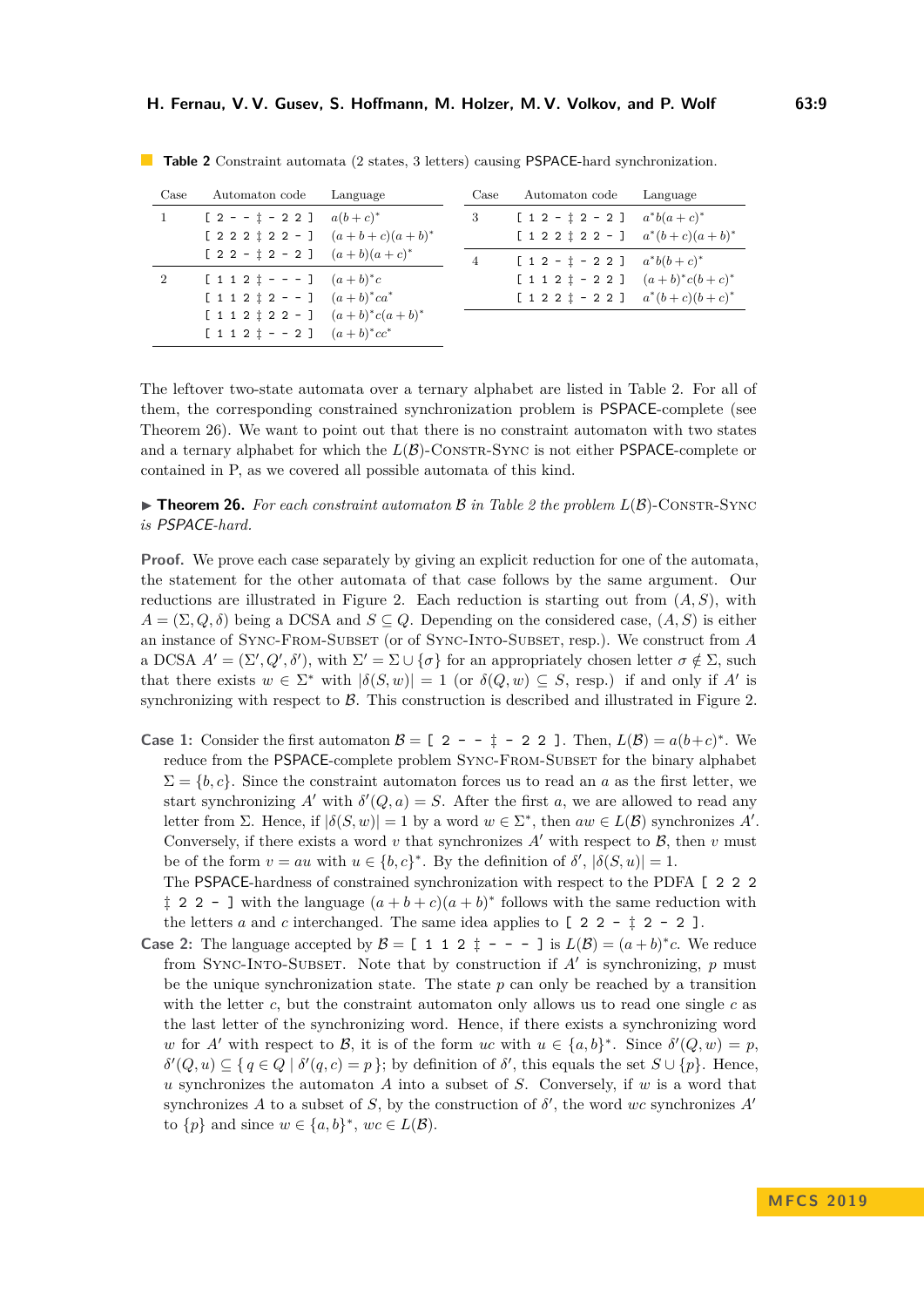#### **63:10 Computational Complexity of Synchronization under Regular Constraints**

<span id="page-9-0"></span>

**Figure 2** Schematic illustration of our reductions. Transitions inherited from *A* are not shown.

We can only reach the synchronizing state by reading the letter *c* and for each automaton of this case we are only allowed to read one single letter *c*. Therefore, allowing additional letters *a* and *b* in the synchronizing word after reading the letter *c* does not change the synchronizability of  $A'$  and hence the same construction works for the constraint automata [ 1 1 2  $\ddagger$  2 - - ] and [ 1 1 2  $\ddagger$  2 2 - ]. The same holds if we allow only additional letters  $c$  (and no  $a$  or  $b$ ) after the first  $c$ . In  $A'$ ,  $c$  only leads in the synchronization state from states in *S* and is the identity on other states. Therefore,  $\delta(q, cc) = \delta(q, c)$  for any state *q* and the construction of Case 2 also works for the constraint automaton [ 1 1 2  $\uparrow$  - - 2 ].

**Case 3:** The language accepted by  $\mathcal{B} = [1 \ 2 - \frac{1}{4} \ 2 - 2]$  is  $L(\mathcal{B}) = a^*b(a+c)^*$ . We reduce from SYNC-FROM-SUBSET for  $\Sigma = \{a, c\}$  similar to the one in Case 1, but we have to ensure that the whole set *S* is active after reading the letter *b*, since a preceding *a* might already merge some states in *S*. The idea is to add for each state  $q \in S$  a new state  $q'$  for which we stay in  $q'$  with the letters  $a, c$  and go to  $q$  with the letter  $b$ . Therefore, we ensure that  $\delta(Q, a^i b) = S$  for every integer *i*. Since, starting from the whole state set,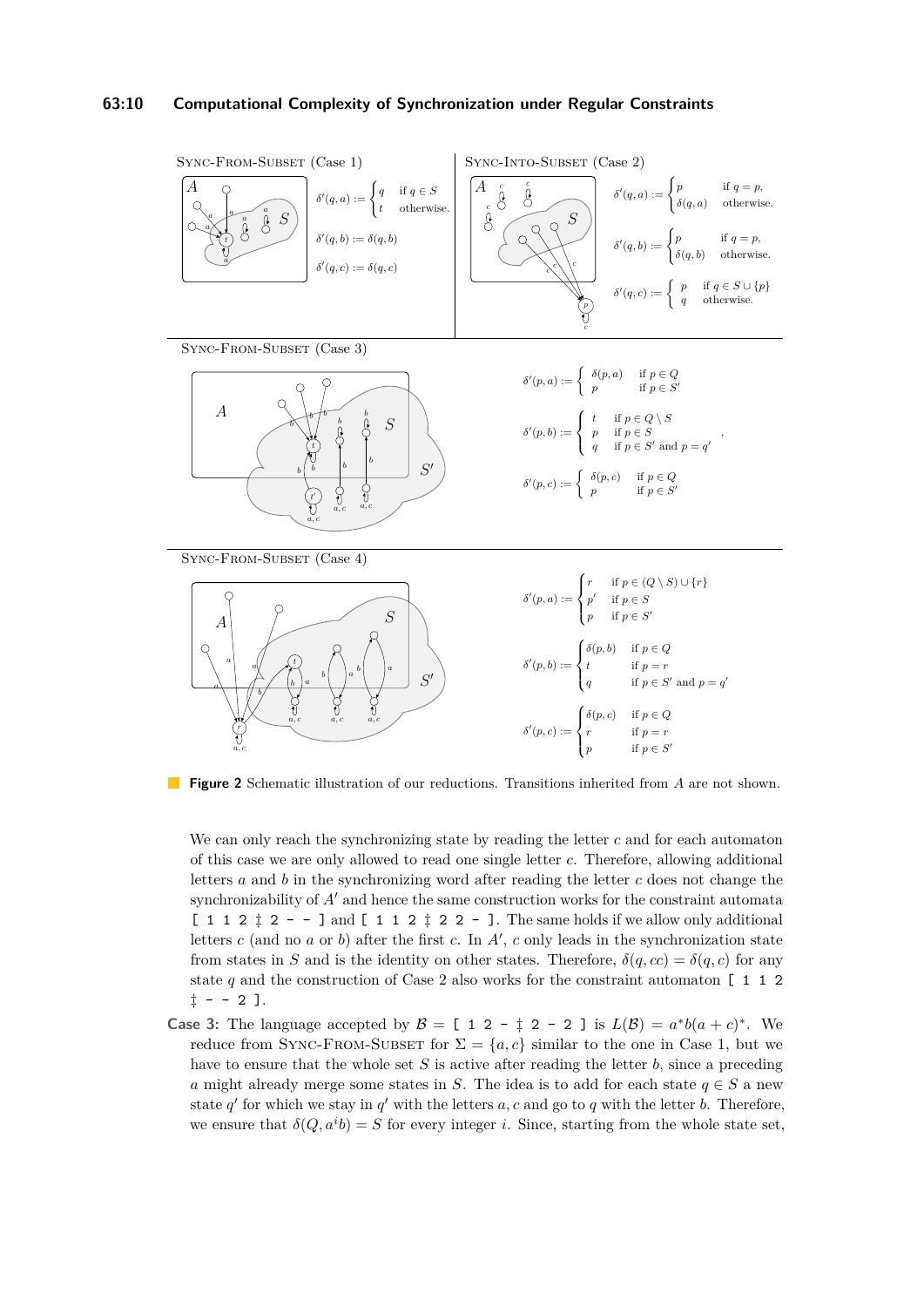$A'$  is precisely in the state set  $S$  after the first and only  $b$  letter, the rest of the argument follows as in Case 1. For the constraint automaton  $\begin{bmatrix} 1 & 2 & 2 & \pm 2 & 2 & - \end{bmatrix}$ , accepting the language  $a^*(b+c)(a+b)^*$ , the same idea applies.

**Case 4:** The language accepted by  $\mathcal{B} = [1 \ 2 - \frac{1}{r} - 2 \ 2]$  is  $L(\mathcal{B}) = a^*b(b+c)^*$ . Here, we do not have a special letter which appears exactly once in a word from  $L(\mathcal{B})$ . We will use the optional *a* letters in order to jump into *S*, since a word from  $L(\mathcal{B})$  that does not contain any *a* must synchronize the whole state set and therefore also the subset *S*. We reduce from the problem SYNC-FROM-SUBSET for the alphabet  $\Sigma = \{b, c\}$ . We decompose the state set *Q* with the letter *a* in *S* and  $Q \setminus S$ . The states in *S* are stored in an annotated copy  $S'$  of  $S$ . The other states are gathered up in a new state  $r$ . With the first *b*, we restore the set *S* as the set of active states. The remainder of a synchronizing word then synchronizes *S*.

If the set *S* in *A* is synchronizable to a single state by a word  $u \in \{b, c\}^*$ , then the word  $abu \in L(\mathcal{B})$  synchronizes  $A'$  since  $\delta'(Q', ab) = S$ . For the other direction, assume  $A'$ is synchronizing with respect to B by a word *w*. Then *w* is of the form *ubv* with  $u \in a^*$ ,  $v \in \{b, c\}^*$ . If  $u \neq \epsilon$ , then  $\delta(Q', ub) = S$  and *v* synchronizes *S* to a single state. If  $u = \epsilon$ , then  $S \subseteq \delta'(Q', b) \subseteq Q$  since we never synchronized any states into r and we leave all states in the set  $S' \cup \{r\}$  with *b* and are not able to reach them again. In particular  $\delta'(S', b) = S$ . Therefore, *bv* synchronizes *S* to a single state without ever leaving *Q*. The same idea can be applied to the constraing automata  $[1 1 2 \ \frac{1}{4} - 2 2]$  and  $[1 2 2 \ \frac{1}{4} - 2 2]$ .

### **5 Generalizations to Lift Results**

In this section, we aim for more general results, either by lifting existing cases by homomorphic images, or by identifying common patterns. For a map  $\varphi : \Sigma \to \Gamma^*$  we identify it with its natural homomorphism extension  $\varphi : \Sigma^* \to \Gamma^*$  without further mentioning.

**► Theorem 27.** *Let*  $L \subseteq \Gamma^*$  *and*  $\varphi : \Sigma^* \to \Gamma^*$  *be an homomorphism such that*  $\varphi(\varphi^{-1}(L)) = L$ *. Then L*-CONSTR-SYNC  $\leq_m^{\log} \varphi^{-1}(L)$ -CONSTR-SYNC.

A typical application of the preceding theorem is to lift hardness results from smaller to bigger alphabets; e.g., knowing PSPACE-hardness for the constraint language  $a(b+c)^*$  lifts to **PSPACE-hardness for the constraint language**  $a(b+c+d)^*$  **via**  $\varphi : a \mapsto a, b \mapsto b, c \mapsto c, d \mapsto c$ **.** 

 $\triangleright$  Remark 28. It is impossible to further generalize the previous result from homomorphisms to mappings induced by deterministic gsm. Such a machine allows to map  $(a + b)(a + b)^*$  to  $a(b+c)^*$ , but the constraint  $(a+b)(a+b)^*$  yields a synchronization problem in P.

<span id="page-10-0"></span>**► Theorem 29.** Let  $L \subseteq \Sigma^*$ . Let  $\varphi : \Sigma \to \Gamma^*$  be an homomorphism such that  $\varphi(\Sigma)$  is a prefix *code.* Let  $c \in \Gamma$  *with*  $\{c\} \Gamma^* \cap \varphi(\Sigma) = \emptyset$ . Let  $k := \max\{\ell \geq 0 \mid \exists u, v \in \Gamma^* : uc^{\ell}v \in \varphi(\Sigma)\}.$ *Then L*-CONSTR-SYNC  $\leq_m^{\log} {c^{k+1}} \phi(L)$ -CONSTR-SYNC.

In the special case where *c* does not occur in  $\varphi(\Sigma)$  at all, it is sufficient to choose  $k = 0$ , i.e., to consider the language  $\{c\}\varphi(L)$  as constraint language. With Theorem [29,](#page-10-0) we can transfer hardness results with constraint language *L* over arbitrary alphabets to hardness results with constraint languages over a binary alphabet.

 $\triangleright$  Remark 30. With the construction presented in Corollary 1 (see pp. 220-221) in [\[5\]](#page-12-9) we can lift our hardness results for constrained synchronization with constraint automata with two states and a ternary alphabet to constrained synchronization problems with 6 states and a binary alphabet. More generally we can reduce the alphabet size of a constraint automata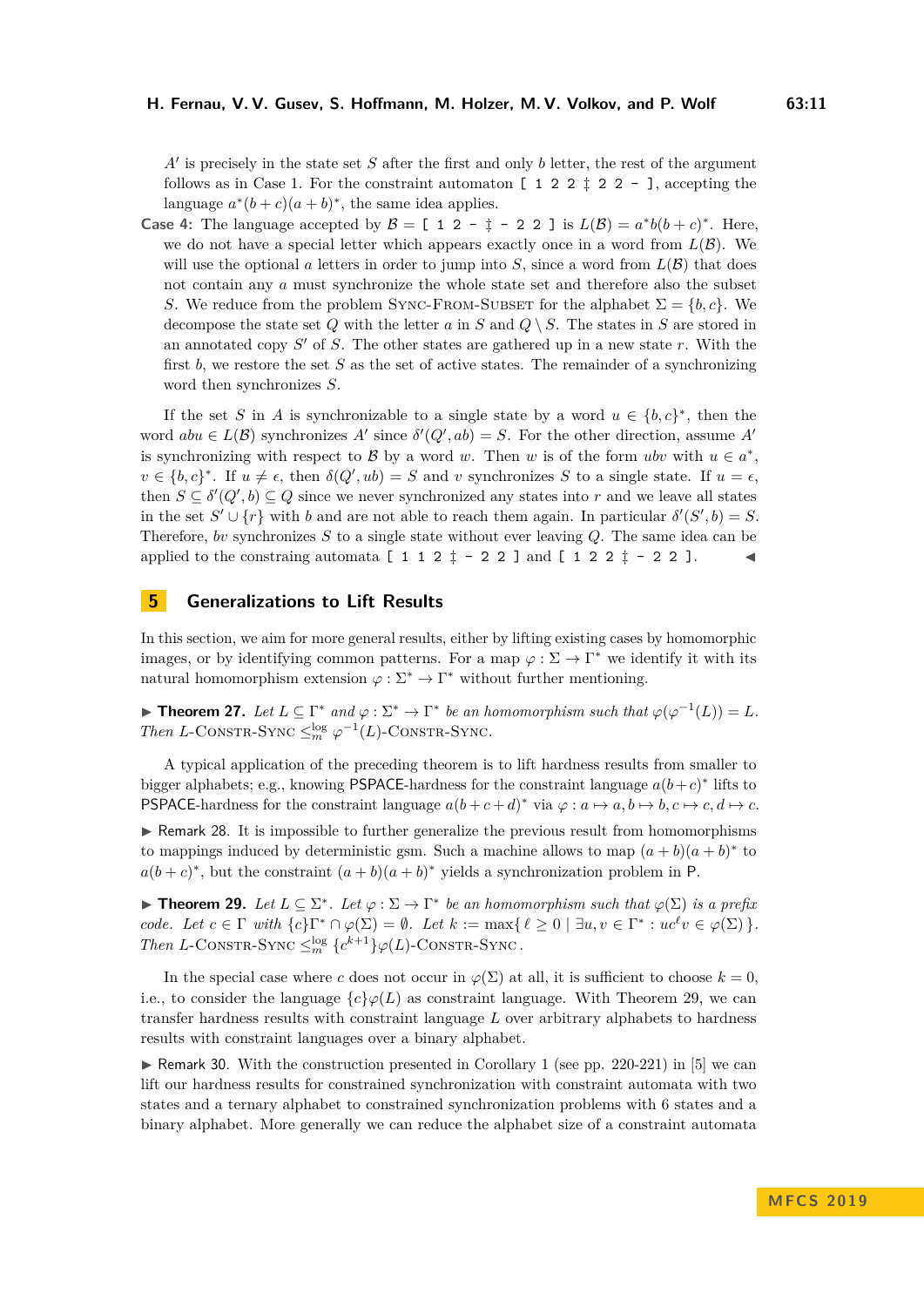#### **63:12 Computational Complexity of Synchronization under Regular Constraints**

from  $k = |\Sigma|$  to 2 by enlarging the size of its state set from  $n = |Q|$  to  $k \cdot n$  without affecting the hardness of the associated constrained synchronization problem.

Up to this point, we did not make use of the fact that constraint languages considered in this paper are given by finite automata. This changes from here onward.

It is hardness-preserving to plug sub-automata of some kind in front of an automata with a hard constrained synchronization problem. A partial automaton *A* is called *carefully synchronizing* if there exists a synchronizing word *w* for *A* such that the transition function of *A* is defined for *w* on every state of *A*.

<span id="page-11-0"></span>**Fineorem 31.** *Let*  $\mathcal{B} = (\Sigma^{\mathcal{B}}, P^{\mathcal{B}}, \mu^{\mathcal{B}}, p_0^{\mathcal{B}}, F)$  and  $\mathcal{C} = (\Sigma^{\mathcal{C}}, P^{\mathcal{C}}, \mu^{\mathcal{C}}, p_0^{\mathcal{C}}, \emptyset)$  be PDFAs with  $P^{\mathcal{B}} \cap P^{\mathcal{C}} = \emptyset$ . For  $p_x \in P^{\mathcal{C}}$  let  $\nu \subseteq \{p_x\} \times (\Sigma^{\mathcal{B}} \cup \Sigma^{\mathcal{C}}) \times \{p_0^{\mathcal{B}}\}$  define the automaton  $\mathcal{B}' = (\Sigma^{\mathcal{B}} \cup \Sigma^{\mathcal{C}}, P^{\mathcal{B}} \cup P^{\mathcal{C}}, \mu^{\mathcal{B}} \cup \mu^{\mathcal{C}} \cup \nu, p_0^{\mathcal{C}}, F)$ . If the following three conditions are satisfied: **1.** *automaton* B 0 *is deterministic,*

- **2.** *automaton*  $\mathcal{C}' = (\Sigma^{\mathcal{B}} \cup \Sigma^{\mathcal{C}}, P^{\mathcal{C}} \cup \{p_0^{\mathcal{B}}\}, \mu^{\mathcal{C}} \cup \nu \cup \{p_0^{\mathcal{B}}\} \times (\Sigma^{\mathcal{B}} \cup \Sigma^{\mathcal{C}}) \times \{p_0^{\mathcal{B}}\})$  *is carefully synchronizing, and*
- **3.** *there exists a synchronizing word*  $v = v_1 \ldots v_n$  *for*  $C'$  *such that*  $v_1 \ldots v_{n-1} \in L(C_{p_x})$ *, where*  $\mathcal{C}_{p_x}$  *results from*  $\mathcal{C}$  *by adding*  $p_x$  *to the set of final states, then*  $L(\mathcal{B})$ -CONSTR-SYNC  $\leq L(\mathcal{B}')$ -CONSTR-SYNC.

**Proof.** Note that the start state of  $\mathcal{B}'$  is the start state of  $\mathcal{C}$ , but the final states of  $\mathcal{B}'$  are the ones from B. Let  $A = (\Sigma^{\mathcal{B}}, Q, \delta)$  be a DCSA. We extend A to a DCSA  $A' = (\Sigma^{\mathcal{B}} \cup \Sigma^{\mathcal{C}}, Q', \delta')$ in the following way. For every state  $q \in Q$  we add a copy of C to A', where a self-loop is added for every yet undefined transition in  $A'$ . The C-copy is connected to  $q$  with the transitions in  $\nu$  where the target  $p_0^{\mathcal{B}}$  is replaced by *q*. Since the automaton  $\mathcal{B}'$  is deterministic by condition  $(1)$ , the C-copies, which are added to A, are also deterministic and so is  $A'$ .

It remains to show that  $A$  is synchronizing with respect to  $B$  if and only if  $A'$  is synchronizing with respect to  $\mathcal{B}'$ . For the only if direction, assume  $w \in L(\mathcal{B})$  is a synchronizing word for  $A$ . Considering  $A'$ , condition  $(2)$  states that there exists a word  $v$  that, applied to all states of a copy of C, leads every state of this copy through the exit state  $p_x$  into the original states of *A*. Further, condition (3) specifies that the last state leaves through  $p_x$ with the last letter of *v* and that this last state is the image of the start state. Hence *v* is the label of a path from  $p_0^{\mathcal{C}}$  to  $p_0^{\mathcal{B}}$  in  $\mathcal{B}'$  and  $vw \in L(\mathcal{B}')$ . Starting in all states of  $A'$ , the active states in each C-copy act synchronously. Hence,  $\delta'(Q', v) = Q$ . Note that no state of a C-copy is reachable by a state of *Q*. Since *A'* acts like *A* on  $Q$ ,  $|\delta'(Q, w)| = 1$  and *vw* is a synchronizing word for  $A'$  with respect to  $B'$ . For the other direction, we refer to the long version of this paper.

As an illustration, we apply Theorem [31](#page-11-0) to a family of languages.

► **Corollary 32.** Let the language-family  $\mathcal L$  consists of languages  $L_i := (b^*a)^i$  with  $i \geq 2$ . The *constrained synchronization problem for all languages in* L *is* NP*-complete.*

#### **6 Conclusions and Prospects**

We have commenced a study of synchronization under regular constraints. The complexity landscape of 2-state constraint automata with at most ternary input alphabets is completely understood. In particular, binary alphabets yield polynomial-time solvable synchronization problems, while ternary alphabets split the constrained synchronization problems into polynomial-time solvable and PSPACE-complete cases. As already seen in the introduction, this picture changes with 3-state automata, giving an NP-complete scenario with binary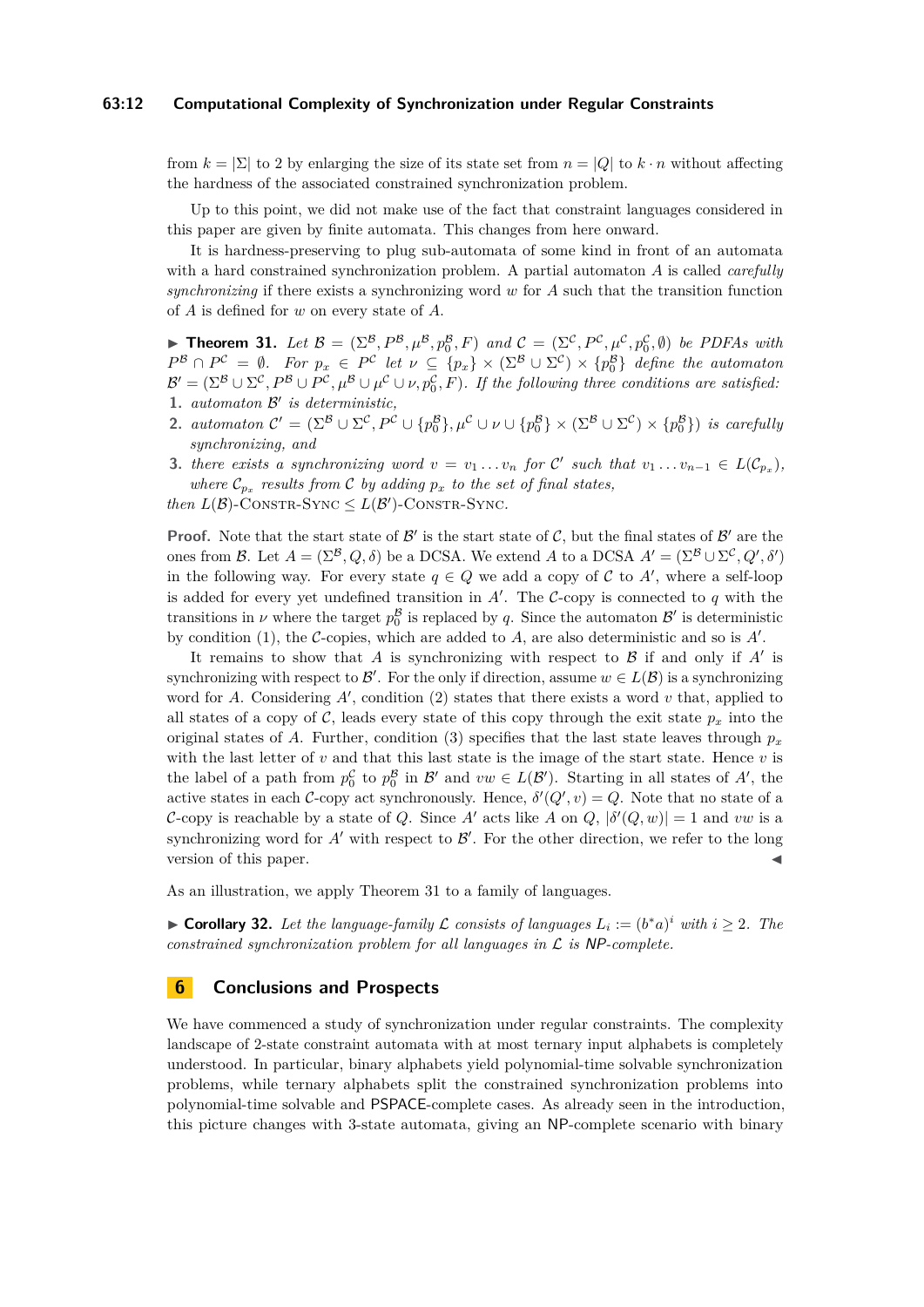alphabets. Our general results also imply PSPACE-complete synchronization problems for binary constraint automata with at least six states. In the following theorem, we present a three state constraint automaton with a binary alphabet for which the associated constrained synchronization problem is PSPACE-complete, also because of Theorem [10.](#page-4-3)

 $\triangleright$  **Theorem 33.** Let  $\mathcal{B} = [-2 \pm 3 \pm 2 - ]$  *be a three state PDFA over the alphabet* {0*,* 1} *with start state* 1 *and final state* 3*. The problem L*(B)-Constr-Sync *is* PSPACE*-hard.*

Hence, binary 3-state constraint automata offer easy synchronization problems as well as problems complete for NP and for PSPACE. However, we have no complete complexity picture here, giving a natural research question. Motivated by a remark of Rystsov [\[23\]](#page-13-6) in a related setting, one could also ask if there are regular language constraints that define synchronization problems that are complete for other levels of the polynomial-time hierarchy. We presented several criteria for a regular language  $L$  such that  $L$ -Constra-Sync  $\in P$  as well as generalization-results to transfer the obtained hardness results for fixed *L* to larger classes of constraint languages, but a full classification of the complexity of *L*-Constr-Sync for regular constraint languages *L* is still an open research problem.

#### **References**

- <span id="page-12-5"></span>**1** Marco Almeida, Nelma Moreira, and Rogério Reis. Enumeration and generation with a string automata representation. *Theoretical Computer Science*, 387(2):93–102, 2007. [doi:](https://doi.org/10.1016/j.tcs.2007.07.029) [10.1016/j.tcs.2007.07.029](https://doi.org/10.1016/j.tcs.2007.07.029).
- <span id="page-12-6"></span>**2** Dmitry S. Ananichev, Mikhail V. Volkov, and Vladimir V. Gusev. Primitive digraphs with large exponents and slowly synchronizing automata. *Journal of Mathematical Sciences*, 192(3):263–278, 2013. [doi:10.1007/s10958-013-1392-8](https://doi.org/10.1007/s10958-013-1392-8).
- <span id="page-12-3"></span>**3** Frédérique Bassino and Cyril Nicaud. Enumeration and random generation of accessible automata. *Theoretical Computer Science*, 381(1-3):86–104, 2007. [doi:10.1016/j.tcs.2007.](https://doi.org/10.1016/j.tcs.2007.04.001) [04.001](https://doi.org/10.1016/j.tcs.2007.04.001).
- <span id="page-12-8"></span>**4** Marie-Pierre Béal, Mikhail V. Berlinkov, and Dominique Perrin. A quadratic upper bound on the size of a synchronizing word in one-cluster automata. *International Journal of Foundations of Computer Science*, 22(2):277–288, 2011. [doi:10.1142/S0129054111008039](https://doi.org/10.1142/S0129054111008039).
- <span id="page-12-9"></span>**5** Mikhail V. Berlinkov. Approximating the minimum length of synchronizing words is hard. *Theory of Computing Systems*, 54(2):211–223, 2014. [doi:10.1007/s00224-013-9511-y](https://doi.org/10.1007/s00224-013-9511-y).
- <span id="page-12-7"></span>**6** Mikhail V. Berlinkov, Robert Ferens, and Marek Szykuła. Complexity of preimage problems for deterministic finite automata. In Igor Potapov, Paul G. Spirakis, and James Worrell, editors, *43rd International Symposium on Mathematical Foundations of Computer Science, MFCS*, volume 117 of *LIPIcs*, pages 32:1–32:14. Schloss Dagstuhl - Leibniz-Zentrum für Informatik, 2018. [doi:10.4230/LIPIcs.MFCS.2018.32](https://doi.org/10.4230/LIPIcs.MFCS.2018.32).
- **7** Vincent D. Blondel and Natacha Portier. The presence of a zero in an integer linear recurrent sequence is NP-hard to decide. *Linear Algebra and its Applications*, 351-352:91–98, 2002. [doi:10.1016/S0024-3795\(01\)00466-9](https://doi.org/10.1016/S0024-3795(01)00466-9).
- <span id="page-12-0"></span>**8** Ján Černý. Poznámka k homogénnym experimentom s konečnými automatmi. *Matematickofyzikálny časopis*, 14(3):208–216, 1964.
- <span id="page-12-1"></span>**9** Michiel de Bondt, Henk Don, and Hans Zantema. Lower bounds for synchronizing word lengths in partial automata. *International Journal of Foundations of Computer Science*, 30(1):29–60, 2019. [doi:10.1142/S0129054119400021](https://doi.org/10.1142/S0129054119400021).
- <span id="page-12-4"></span>**10** Michael Domaratzki, Derek Kisman, and Jeffrey Shallit. On the number of distinct languages accepted by finite automata with *n* states. *Journal of Automata, Languages and Combinatorics*, 7(4):469–486, 2002. [doi:10.25596/jalc-2002-469](https://doi.org/10.25596/jalc-2002-469).
- <span id="page-12-2"></span>**11** Henning Fernau and Andreas Krebs. Problems on finite automata and the exponential time hypothesis. *Algorithms*, 10(1):24, 2017.